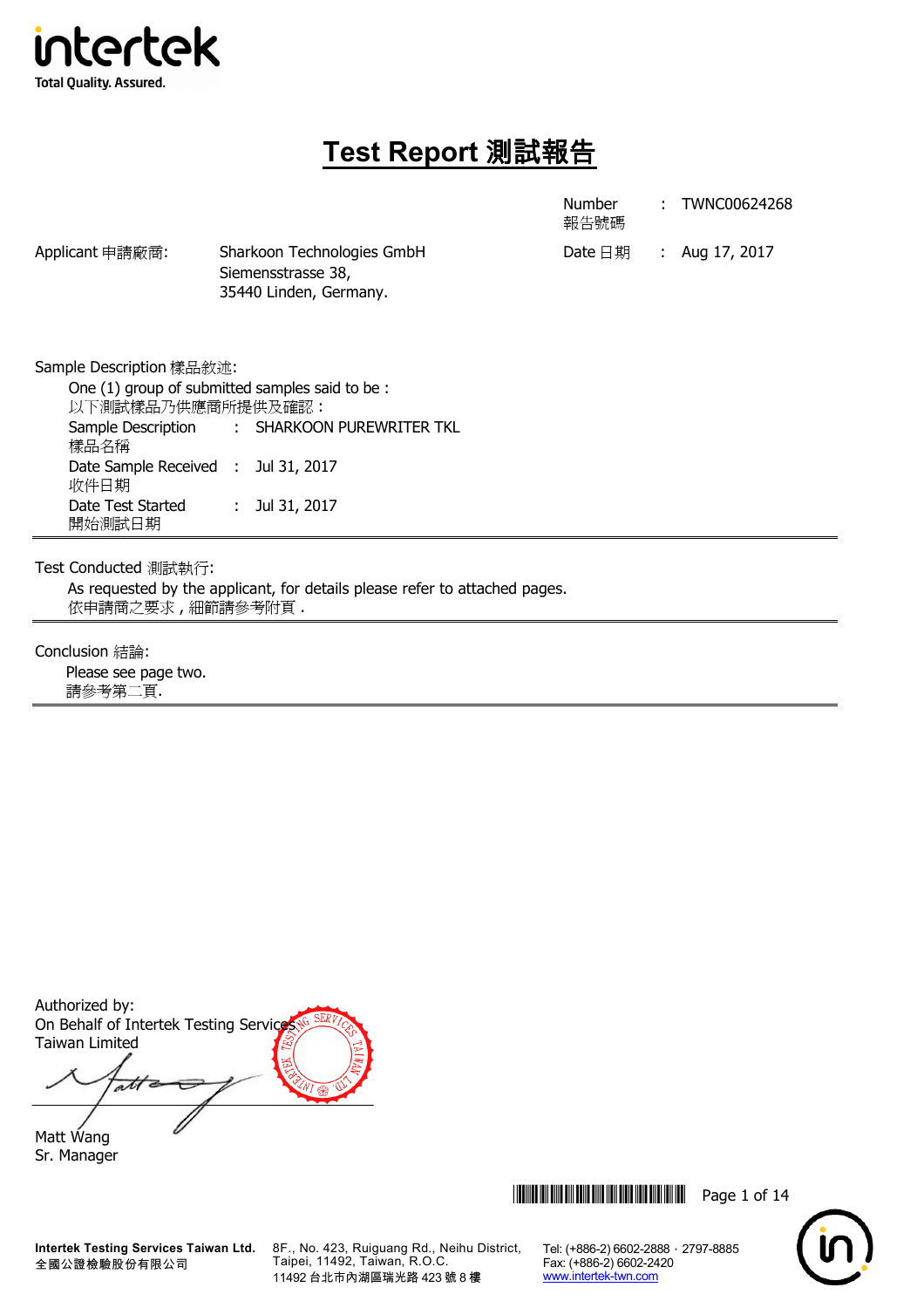

# **Test Report** 測試報告

Number 報告號碼 : TWNC00624268

Conclusion: 結論 Tested Samples 測試樣品 **Standard** 標準 Result 結果 Screening components of submitted samples 測試部位 With reference to test method of IEC 62321 edition 1.0:2013 part 3-1, screening by XRF spectroscopy and chemical confirmation test for RoHS Directive (2011/65/EU) 依據危害物質限制指令 RoHS Directive (2011/65/EU), 參考測試方法 IEC 62321 版本 1.0:2013 part 3-1,以 X 射線螢光光譜法作篩檢測試及進行化學確認測試 Pass 合格

Remark:

備註

As requested by the applicant, only components shown in this report were screened by XRF spectroscopy for 2011/65/EU. Other components were not screened in this report.

依據客戶要求, 只有表列於報告中的部位有依照 2011/65/EU 以 X 射線螢光光譜法作篩檢測試, 此報告中其他部位未被篩檢.

Chemical confirmation tests were conducted to verify the inconclusive results of XRF tests. 為查證 XRF 測試中的不確定結果,已進行化學確認測試.

Authorized by: On Behalf of Intertek Testing Service Taiwan Limited

att Matt Wang

Sr. Manager

**Intertek Testing Services Taiwan Ltd.** 全國公證檢驗股份有限公司

8F., No. 423, Ruiguang Rd., Neihu District, Taipei, 11492, Taiwan, R.O.C. 11492 台北市內湖區瑞光路 423 號 8 樓



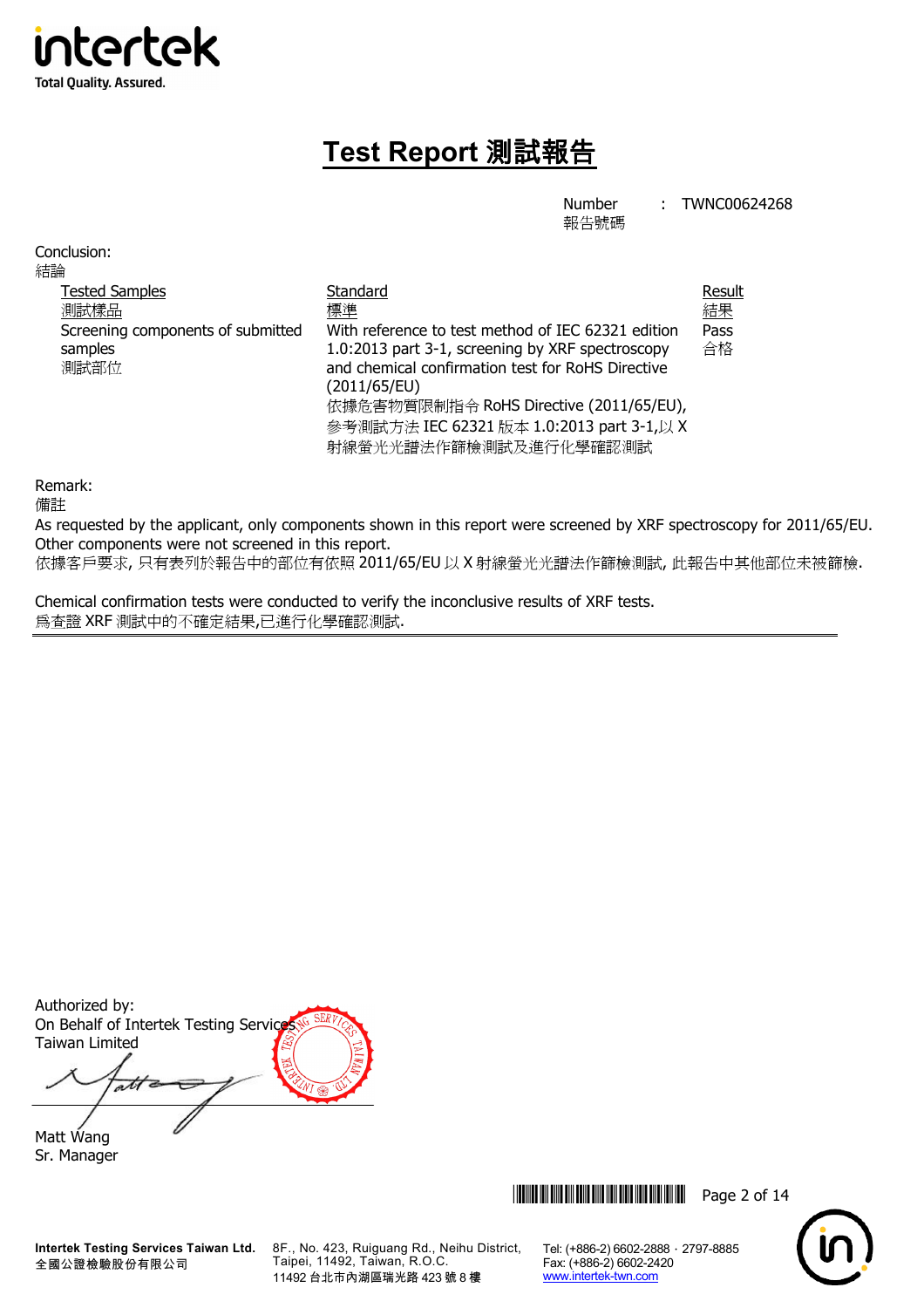

Test Conducted 測試內容 :

## XRF Screening Test

X 射線螢光光譜法篩檢測試

Contents of cadmium (Cd), lead (Pb), mercury (Hg), chromium (Cr) and bromine (Br) were measured by XRF spectroscopy. The further wet chemical tests will be conducted if necessary.

以 X 射線螢光光譜法進行鎘(Cd), 鉛(Pb), 汞(Hq), 鉻(Cr)與溴(Br) 的含量篩檢測試, 必要時會以化學測試進行確認。

Test Result Summary 測試結果:

|                |                                 | XRF screening<br>X射線螢光光譜法篩檢測試 |                         | Chemical testing<br>化學測試  |                            |                                       |
|----------------|---------------------------------|-------------------------------|-------------------------|---------------------------|----------------------------|---------------------------------------|
|                | <b>Tested Component</b><br>測試部位 | Element<br>元素                 | Result (ppm)<br>結果(ppm) | $Cr^{6+}$<br>六價鉻<br>(ppm) | Pb/Cd/Hg<br>鉛/鎘/汞<br>(ppm) | PBBs/PBDEs<br>多溴聯苯/多<br>溴聯苯醚<br>(ppm) |
|                |                                 | Cd                            | <b>ND</b>               |                           | $-$                        |                                       |
|                |                                 | Pb                            | <b>ND</b>               |                           | $-$                        |                                       |
| $\mathbf{1}$   |                                 | Hg                            | <b>ND</b>               |                           | $-$                        |                                       |
|                | Black metal top cover           | Cr                            | 3658                    | Negative                  |                            |                                       |
|                |                                 | Br                            | <b>NA</b>               |                           |                            | $-$<br>$-$                            |
|                |                                 | Cd                            | <b>ND</b>               |                           | $\overline{\phantom{m}}$   |                                       |
|                |                                 | Pb                            | <b>ND</b>               |                           | $- -$                      |                                       |
|                | Black/silvery/off-white plastic | Hg                            | <b>ND</b>               |                           | $\overline{\phantom{a}}$   |                                       |
| $\overline{2}$ | key                             | Cr                            | <b>ND</b>               | $-$                       |                            |                                       |
|                |                                 | Br                            | <b>ND</b>               |                           |                            | $-$<br>--                             |
|                |                                 | Cd                            | <b>ND</b>               |                           | $\overline{a}$             |                                       |
|                |                                 | Pb                            | <b>ND</b>               |                           | $-$                        |                                       |
|                |                                 | Hg                            | <b>ND</b>               |                           | --                         |                                       |
| 3              | Black plastic bottom            | Cr                            | <b>ND</b>               | $-$                       |                            |                                       |
|                |                                 | Br                            | <b>ND</b>               |                           |                            | $-$<br>--                             |
|                |                                 | Cd                            | <b>ND</b>               |                           | --                         |                                       |
|                |                                 | Pb                            | <b>ND</b>               |                           | --                         |                                       |
|                |                                 | Hg                            | <b>ND</b>               |                           | $-$                        |                                       |
| $\overline{4}$ | Black plastic feet              | Cr                            | <b>ND</b>               | $\overline{a}$            |                            |                                       |
|                |                                 | Br                            | <b>ND</b>               |                           |                            | $-$<br>$-$                            |
|                |                                 | Cd                            | <b>ND</b>               |                           | $\overline{\phantom{a}}$   |                                       |
|                |                                 | Pb                            | <b>ND</b>               |                           | $- -$                      |                                       |
|                |                                 | Hg                            | <b>ND</b>               |                           | $- -$                      |                                       |
| 5              | Black soft plastic pad          | Cr                            | <b>ND</b>               | $-$                       |                            |                                       |
|                |                                 | Br                            | <b>ND</b>               |                           |                            | --<br>--                              |
|                |                                 |                               |                         |                           |                            |                                       |



8F., No. 423, Ruiguang Rd., Neihu District, Taipei, 11492, Taiwan, R.O.C. 11492 台北市內湖區瑞光路 423 號 8 樓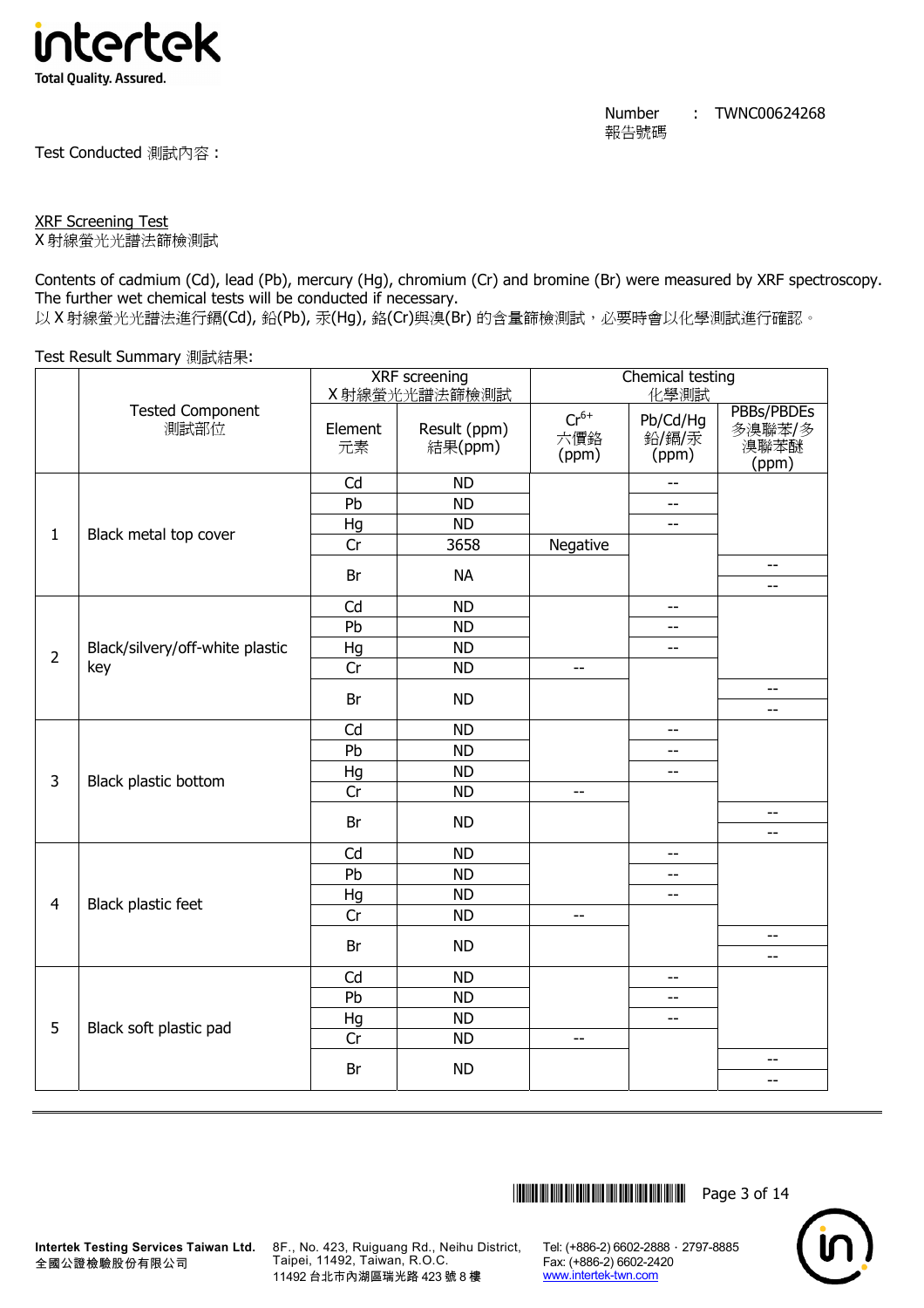

Number 報告號碼

: TWNC00624268

Test Conducted 測試內容 :

| <b>Tested Component</b><br>$Cr^{6+}$<br>Pb/Cd/Hg<br>測試部位<br>Result (ppm)<br>Element<br>六價鉻<br>鉛/鎘/汞<br>結果(ppm)<br>溴聯苯醚<br>元素<br>(ppm)<br>(ppm)<br>(ppm)<br>Cd<br><b>ND</b><br>Pb<br><b>ND</b><br>$-$<br>Hg<br><b>ND</b><br>$-$<br>6<br><b>Black metal screw</b><br>2609<br>Negative<br>Cr<br>--<br>Br<br><b>NA</b><br>--<br>Cd<br><b>ND</b><br>$\overline{\phantom{a}}$<br>Pb<br><b>ND</b><br>$-$<br>Hg<br><b>ND</b><br>$\overline{\phantom{a}}$<br>$\overline{7}$<br>Silvery metal support pin<br>Cr<br>155300<br>Negative<br>--<br>Br<br><b>NA</b><br>--<br>Cd<br><b>ND</b><br>$ -$<br>Pb<br><b>ND</b><br>$-$<br>Hg<br><b>ND</b><br>$-$<br>8<br>Black plastic socket<br>Cr<br><b>ND</b><br>--<br>--<br>Br<br><b>ND</b><br>--<br>Cd<br><b>ND</b><br>$\overline{\phantom{m}}$<br>Pb<br><b>ND</b><br>$-$ |  | <b>XRF</b> screening<br>X 射線螢光光譜法篩檢測試 |  | Chemical testing<br>化學測試 |  |                      |
|---------------------------------------------------------------------------------------------------------------------------------------------------------------------------------------------------------------------------------------------------------------------------------------------------------------------------------------------------------------------------------------------------------------------------------------------------------------------------------------------------------------------------------------------------------------------------------------------------------------------------------------------------------------------------------------------------------------------------------------------------------------------------------------------------------|--|---------------------------------------|--|--------------------------|--|----------------------|
|                                                                                                                                                                                                                                                                                                                                                                                                                                                                                                                                                                                                                                                                                                                                                                                                         |  |                                       |  |                          |  | PBBs/PBDEs<br>多溴聯苯/多 |
|                                                                                                                                                                                                                                                                                                                                                                                                                                                                                                                                                                                                                                                                                                                                                                                                         |  |                                       |  |                          |  |                      |
|                                                                                                                                                                                                                                                                                                                                                                                                                                                                                                                                                                                                                                                                                                                                                                                                         |  |                                       |  |                          |  |                      |
|                                                                                                                                                                                                                                                                                                                                                                                                                                                                                                                                                                                                                                                                                                                                                                                                         |  |                                       |  |                          |  |                      |
|                                                                                                                                                                                                                                                                                                                                                                                                                                                                                                                                                                                                                                                                                                                                                                                                         |  |                                       |  |                          |  |                      |
|                                                                                                                                                                                                                                                                                                                                                                                                                                                                                                                                                                                                                                                                                                                                                                                                         |  |                                       |  |                          |  |                      |
|                                                                                                                                                                                                                                                                                                                                                                                                                                                                                                                                                                                                                                                                                                                                                                                                         |  |                                       |  |                          |  |                      |
|                                                                                                                                                                                                                                                                                                                                                                                                                                                                                                                                                                                                                                                                                                                                                                                                         |  |                                       |  |                          |  |                      |
|                                                                                                                                                                                                                                                                                                                                                                                                                                                                                                                                                                                                                                                                                                                                                                                                         |  |                                       |  |                          |  |                      |
|                                                                                                                                                                                                                                                                                                                                                                                                                                                                                                                                                                                                                                                                                                                                                                                                         |  |                                       |  |                          |  |                      |
|                                                                                                                                                                                                                                                                                                                                                                                                                                                                                                                                                                                                                                                                                                                                                                                                         |  |                                       |  |                          |  |                      |
|                                                                                                                                                                                                                                                                                                                                                                                                                                                                                                                                                                                                                                                                                                                                                                                                         |  |                                       |  |                          |  |                      |
|                                                                                                                                                                                                                                                                                                                                                                                                                                                                                                                                                                                                                                                                                                                                                                                                         |  |                                       |  |                          |  |                      |
|                                                                                                                                                                                                                                                                                                                                                                                                                                                                                                                                                                                                                                                                                                                                                                                                         |  |                                       |  |                          |  |                      |
|                                                                                                                                                                                                                                                                                                                                                                                                                                                                                                                                                                                                                                                                                                                                                                                                         |  |                                       |  |                          |  |                      |
|                                                                                                                                                                                                                                                                                                                                                                                                                                                                                                                                                                                                                                                                                                                                                                                                         |  |                                       |  |                          |  |                      |
|                                                                                                                                                                                                                                                                                                                                                                                                                                                                                                                                                                                                                                                                                                                                                                                                         |  |                                       |  |                          |  |                      |
|                                                                                                                                                                                                                                                                                                                                                                                                                                                                                                                                                                                                                                                                                                                                                                                                         |  |                                       |  |                          |  |                      |
|                                                                                                                                                                                                                                                                                                                                                                                                                                                                                                                                                                                                                                                                                                                                                                                                         |  |                                       |  |                          |  |                      |
| Hg<br><b>ND</b><br>$\overline{\phantom{a}}$<br>9                                                                                                                                                                                                                                                                                                                                                                                                                                                                                                                                                                                                                                                                                                                                                        |  |                                       |  |                          |  |                      |
| White plastic frame<br>Cr<br><b>ND</b><br>--                                                                                                                                                                                                                                                                                                                                                                                                                                                                                                                                                                                                                                                                                                                                                            |  |                                       |  |                          |  |                      |
| $\overline{\phantom{m}}$<br><b>ND</b><br>Br<br>--                                                                                                                                                                                                                                                                                                                                                                                                                                                                                                                                                                                                                                                                                                                                                       |  |                                       |  |                          |  |                      |
| Cd<br><b>ND</b><br>--                                                                                                                                                                                                                                                                                                                                                                                                                                                                                                                                                                                                                                                                                                                                                                                   |  |                                       |  |                          |  |                      |
| Pb<br><b>ND</b><br>--                                                                                                                                                                                                                                                                                                                                                                                                                                                                                                                                                                                                                                                                                                                                                                                   |  |                                       |  |                          |  |                      |
| <b>ND</b><br>Hg<br>$- \, -$                                                                                                                                                                                                                                                                                                                                                                                                                                                                                                                                                                                                                                                                                                                                                                             |  |                                       |  |                          |  |                      |
| 10<br>Transparent plastic frame<br>Cr<br><b>ND</b><br>$\overline{\phantom{a}}$                                                                                                                                                                                                                                                                                                                                                                                                                                                                                                                                                                                                                                                                                                                          |  |                                       |  |                          |  |                      |
| Br<br><b>ND</b>                                                                                                                                                                                                                                                                                                                                                                                                                                                                                                                                                                                                                                                                                                                                                                                         |  |                                       |  |                          |  |                      |
| --                                                                                                                                                                                                                                                                                                                                                                                                                                                                                                                                                                                                                                                                                                                                                                                                      |  |                                       |  |                          |  |                      |
| <b>ND</b><br>Cd<br>--                                                                                                                                                                                                                                                                                                                                                                                                                                                                                                                                                                                                                                                                                                                                                                                   |  |                                       |  |                          |  |                      |
| Pb<br><b>ND</b><br>$-$                                                                                                                                                                                                                                                                                                                                                                                                                                                                                                                                                                                                                                                                                                                                                                                  |  |                                       |  |                          |  |                      |
| Hg<br><b>ND</b><br>--<br>Blue plastic key<br>11                                                                                                                                                                                                                                                                                                                                                                                                                                                                                                                                                                                                                                                                                                                                                         |  |                                       |  |                          |  |                      |
| Cr<br><b>ND</b><br>--                                                                                                                                                                                                                                                                                                                                                                                                                                                                                                                                                                                                                                                                                                                                                                                   |  |                                       |  |                          |  |                      |
| --<br>ND<br>Br<br>--                                                                                                                                                                                                                                                                                                                                                                                                                                                                                                                                                                                                                                                                                                                                                                                    |  |                                       |  |                          |  |                      |



8F., No. 423, Ruiguang Rd., Neihu District, Taipei, 11492, Taiwan, R.O.C. 11492 台北市內湖區瑞光路 423 號 8 樓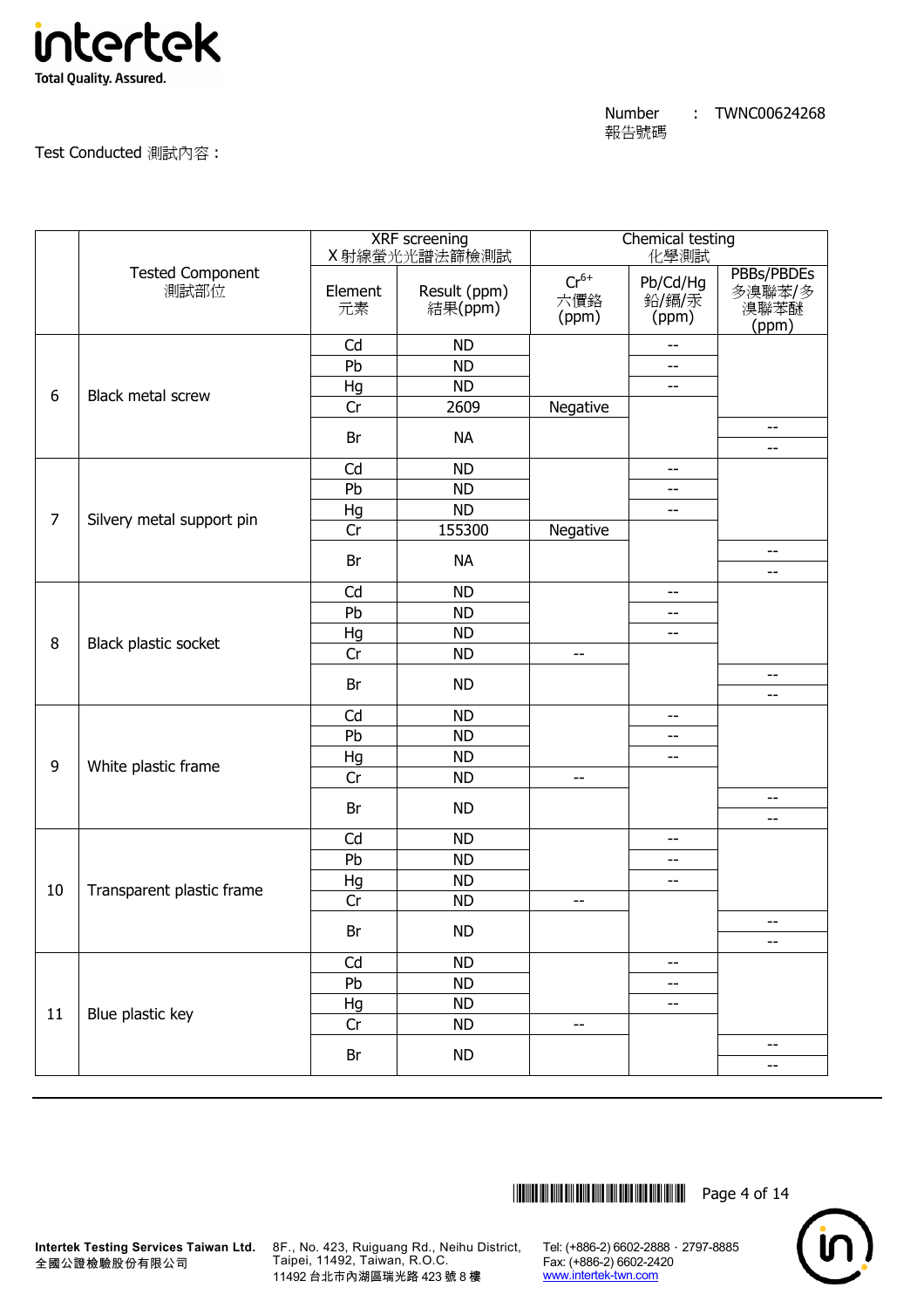

### Test Conducted 測試內容 :

|    |                                 | <b>XRF</b> screening |                          | Chemical testing          |                            |                                       |  |
|----|---------------------------------|----------------------|--------------------------|---------------------------|----------------------------|---------------------------------------|--|
|    |                                 |                      | X射線螢光光譜法篩檢測試             |                           | 化學測試                       |                                       |  |
|    | <b>Tested Component</b><br>測試部位 | Element<br>元素        | Result (ppm)<br>結果(ppm)  | $Cr^{6+}$<br>六價鉻<br>(ppm) | Pb/Cd/Hg<br>鉛/鎘/汞<br>(ppm) | PBBs/PBDEs<br>多溴聯苯/多<br>溴聯苯醚<br>(ppm) |  |
|    |                                 | Cd                   | <b>ND</b>                |                           | $-$                        |                                       |  |
|    |                                 | Pb                   | <b>ND</b>                |                           | $-$                        |                                       |  |
|    |                                 | Hg                   | <b>ND</b>                |                           | $-$                        |                                       |  |
| 12 | Silvery metal spring            | Cr                   | 175300                   | Negative                  |                            |                                       |  |
|    |                                 | Br                   | <b>NA</b>                |                           |                            | $- \, -$<br>--                        |  |
|    |                                 | Cd                   | <b>ND</b>                |                           | $-$                        |                                       |  |
|    |                                 | Pb                   | <b>ND</b>                |                           | $-$                        |                                       |  |
|    |                                 | Hg                   | <b>ND</b>                |                           | $-$                        |                                       |  |
| 13 | Silvery metal spring            | Cr                   | 175600                   | Negative                  |                            |                                       |  |
|    |                                 | Br                   | <b>NA</b>                |                           |                            | --                                    |  |
|    |                                 |                      |                          |                           |                            | --                                    |  |
|    |                                 | Cd                   | <b>ND</b>                |                           | $-$                        |                                       |  |
|    |                                 | Pb                   | <b>ND</b>                |                           | $-$                        |                                       |  |
| 14 | Golden metal contact            | Hg                   | <b>ND</b>                |                           | $-$                        |                                       |  |
|    |                                 | Cr                   | <b>ND</b>                | $-$                       |                            |                                       |  |
|    |                                 | Br                   | <b>NA</b>                |                           |                            | $\qquad \qquad -$<br>--               |  |
|    |                                 | Cd                   | <b>ND</b>                |                           | $- -$                      |                                       |  |
|    |                                 | Pb                   | <b>ND</b>                |                           | $-$                        |                                       |  |
| 15 |                                 | Hg                   | <b>ND</b>                |                           | $-$                        |                                       |  |
|    | Coppery metal contact           | Cr                   | <b>ND</b>                | --                        |                            |                                       |  |
|    |                                 | Br                   | <b>NA</b>                |                           |                            | --<br>$- -$                           |  |
|    |                                 | Cd                   | <b>ND</b>                |                           | $-$                        |                                       |  |
|    |                                 | Pb                   | <b>ND</b>                |                           | $\qquad \qquad -$          |                                       |  |
|    |                                 | Hg                   | <b>ND</b>                |                           | $\overline{\phantom{m}}$   |                                       |  |
| 16 | Black plastic frame             | Cr                   | <b>ND</b>                | --                        |                            |                                       |  |
|    |                                 | Br                   | <b>ND</b>                |                           |                            | --<br>$-$                             |  |
|    |                                 | Cd                   | --                       |                           | <b>ND</b>                  |                                       |  |
|    |                                 | Pb                   | --                       |                           | 4                          |                                       |  |
|    | PCBA [The all tested            | Hg                   | $\overline{\phantom{a}}$ |                           | <b>ND</b>                  |                                       |  |
| 17 | components were excluded]       | Cr                   | $\overline{\phantom{a}}$ | <b>NA</b>                 |                            |                                       |  |
|    |                                 | Br                   | --                       |                           |                            | PBBs:ND<br>PBDEs: ND                  |  |
|    |                                 |                      |                          |                           |                            |                                       |  |

\*THJ0624268\* Page 5 of 14



8F., No. 423, Ruiguang Rd., Neihu District, Taipei, 11492, Taiwan, R.O.C. 11492 台北市內湖區瑞光路 423 號 8 樓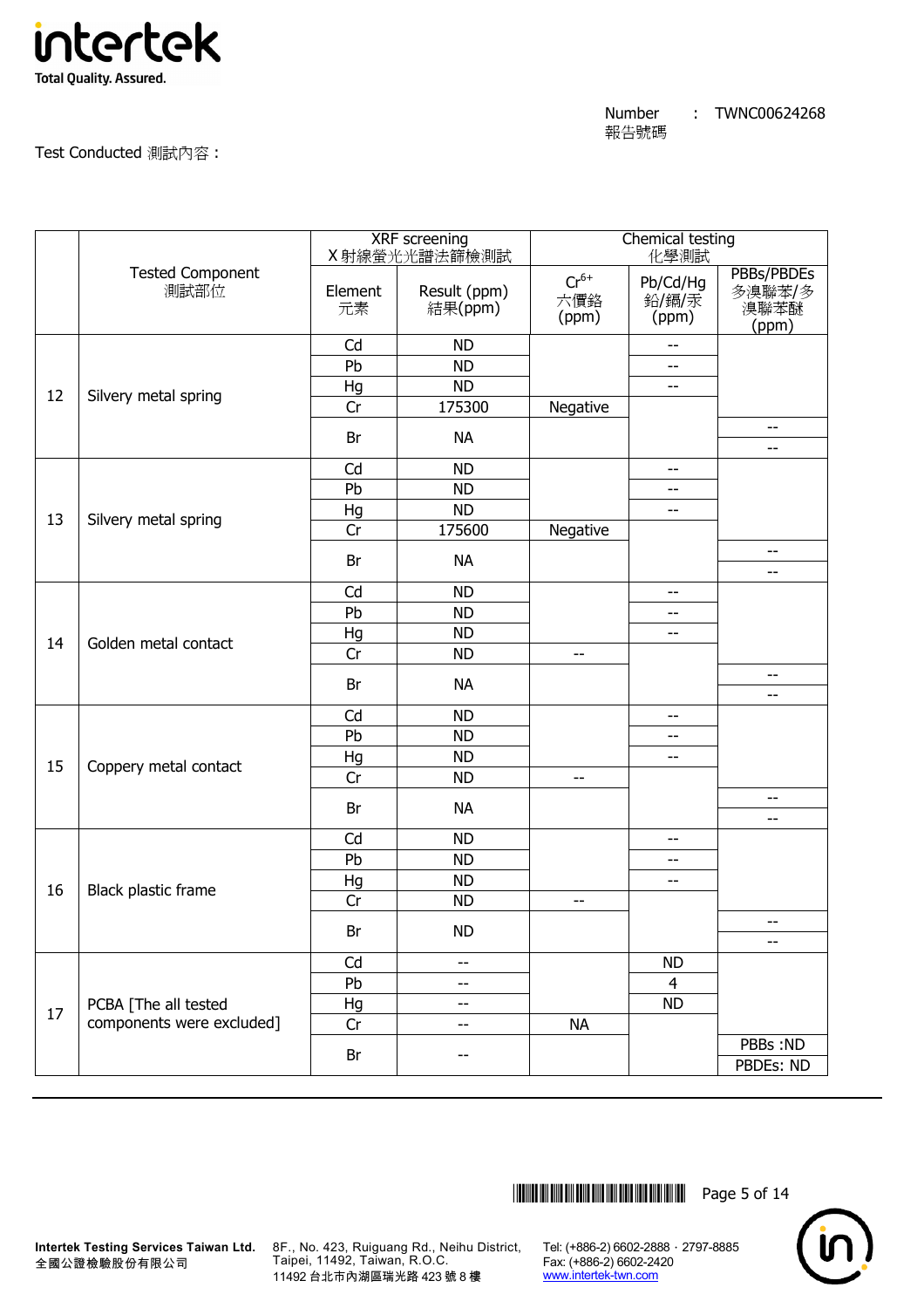

|    |                                                 | <b>XRF</b> screening<br>X射線 <u>螢光光譜法篩檢測試</u> |                         | Chemical testing<br>化學測試  |                            |                                       |
|----|-------------------------------------------------|----------------------------------------------|-------------------------|---------------------------|----------------------------|---------------------------------------|
|    | <b>Tested Component</b><br>測試部位                 | Element<br>元素                                | Result (ppm)<br>結果(ppm) | $Cr^{6+}$<br>六價鉻<br>(ppm) | Pb/Cd/Hg<br>鉛/鎘/汞<br>(ppm) | PBBs/PBDEs<br>多溴聯苯/多<br>溴聯苯醚<br>(ppm) |
|    |                                                 | Cd                                           | <b>ND</b>               |                           | --                         |                                       |
|    |                                                 | Pb                                           | $118600(\#)$            |                           | --                         |                                       |
| 18 | Glass diode - orange glass                      | Hg                                           | <b>ND</b>               |                           | $-$                        |                                       |
|    | molding part                                    | Cr                                           | <b>ND</b>               | $\overline{\phantom{m}}$  |                            |                                       |
|    |                                                 | Br                                           | <b>ND</b>               |                           |                            | $\overline{\phantom{a}}$<br>--        |
|    |                                                 | Cd                                           | <b>ND</b>               |                           | $-$                        |                                       |
|    |                                                 | Pb                                           | <b>ND</b>               |                           | --                         |                                       |
|    | Mini USB jack - silvery metal                   | Hg                                           | <b>ND</b>               |                           | --                         |                                       |
| 19 | frame                                           | Cr                                           | <b>ND</b>               | $-$                       |                            |                                       |
|    |                                                 | Br                                           | <b>NA</b>               |                           |                            | $-$                                   |
|    |                                                 |                                              |                         |                           |                            | $-$                                   |
|    |                                                 | Cd                                           | <b>ND</b>               |                           | $-$                        |                                       |
|    |                                                 | Pb                                           | <b>ND</b>               |                           | --                         |                                       |
| 20 | Mini USB jack - blackish grey<br>plastic socket | Hg                                           | <b>ND</b>               |                           | --                         |                                       |
|    |                                                 | Cr                                           | <b>ND</b>               | $-$                       |                            |                                       |
|    |                                                 | Br                                           | 386                     |                           |                            | PBBs:ND<br>PBDEs: ND                  |
|    |                                                 | Cd                                           | <b>ND</b>               |                           | $-$                        |                                       |
|    |                                                 | Pb                                           | <b>ND</b>               |                           | $-$                        |                                       |
|    | Mini USB jack - silvery/golden                  | Hg                                           | <b>ND</b>               |                           | $-$                        |                                       |
| 21 | metal pin                                       | Cr                                           | <b>ND</b>               | --                        |                            |                                       |
|    |                                                 | Br                                           | <b>NA</b>               |                           |                            | $- -$                                 |
|    |                                                 |                                              |                         |                           |                            | --                                    |
|    |                                                 | Cd                                           | <b>ND</b>               |                           | $-$                        |                                       |
|    |                                                 | Pb                                           | <b>ND</b>               |                           | --                         |                                       |
| 22 | SMD LED - white molding part                    | Hg                                           | <b>ND</b>               |                           | --                         |                                       |
|    |                                                 | Cr                                           | <b>ND</b>               | --                        |                            |                                       |
|    |                                                 | Br                                           | <b>ND</b>               |                           |                            | --<br>$-$                             |
|    |                                                 | Cd                                           | <b>ND</b>               |                           | --                         |                                       |
|    |                                                 | Pb                                           | <b>ND</b>               |                           | --                         |                                       |
|    |                                                 | Hg                                           | <b>ND</b>               |                           | --                         |                                       |
| 23 | Chip - black molding part                       | Cr                                           | <b>ND</b>               | --                        |                            |                                       |
|    |                                                 |                                              | <b>ND</b>               |                           |                            | $-\, -$                               |
|    |                                                 | Br                                           |                         |                           |                            | --                                    |





8F., No. 423, Ruiguang Rd., Neihu District, Taipei, 11492, Taiwan, R.O.C. 11492 台北市內湖區瑞光路 423 號 8 樓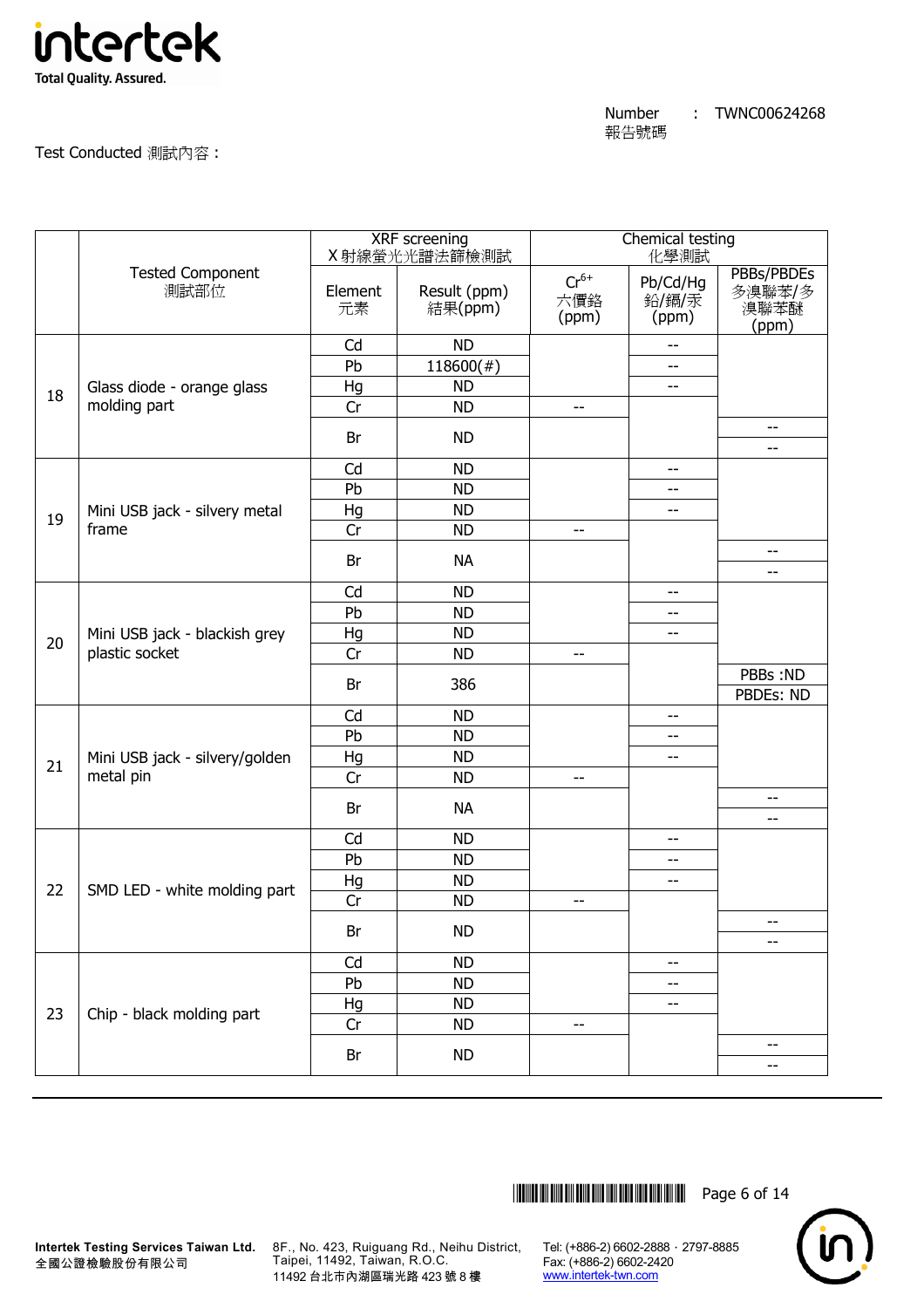

|    |                                 | <b>XRF</b> screening<br>X 射線螢光光譜法篩檢測試 |                         | Chemical testing<br>化學測試  |                            |                                       |
|----|---------------------------------|---------------------------------------|-------------------------|---------------------------|----------------------------|---------------------------------------|
|    | <b>Tested Component</b><br>測試部位 | Element<br>元素                         | Result (ppm)<br>結果(ppm) | $Cr^{6+}$<br>六價鉻<br>(ppm) | Pb/Cd/Hg<br>鉛/鎘/汞<br>(ppm) | PBBs/PBDEs<br>多溴聯苯/多<br>溴聯苯醚<br>(ppm) |
|    |                                 | Cd                                    | <b>ND</b>               |                           |                            |                                       |
|    |                                 | Pb                                    | <b>ND</b>               |                           | --                         |                                       |
| 24 |                                 | Hg                                    | <b>ND</b>               |                           | --                         |                                       |
|    | Chip - black molding part       | Cr                                    | <b>ND</b>               | $\overline{\phantom{a}}$  |                            |                                       |
|    |                                 | Br                                    | <b>ND</b>               |                           |                            | --<br>--                              |
|    |                                 | Cd                                    | <b>ND</b>               |                           | $-$                        |                                       |
|    |                                 | Pb                                    | <b>ND</b>               |                           | $\overline{\phantom{m}}$   |                                       |
|    | USB plug - black strain relief  | Hg                                    | <b>ND</b>               |                           | --                         |                                       |
| 25 | hood                            | Cr                                    | <b>ND</b>               | $\overline{\phantom{m}}$  |                            |                                       |
|    |                                 | Br                                    | <b>ND</b>               |                           |                            | --                                    |
|    |                                 |                                       |                         |                           |                            | --                                    |
|    |                                 | Cd                                    | <b>ND</b>               |                           | $-\,-$                     |                                       |
|    |                                 | Pb                                    | <b>ND</b>               |                           | $-$                        |                                       |
| 26 | USB plug - golden metal frame   | Hg                                    | <b>ND</b>               |                           | $-$                        |                                       |
|    |                                 | Cr                                    | <b>ND</b>               | $-$                       |                            |                                       |
|    |                                 | Br                                    | <b>NA</b>               |                           |                            | --<br>--                              |
|    |                                 | Cd                                    | <b>ND</b>               |                           | $-$                        |                                       |
|    |                                 | Pb                                    | <b>ND</b>               |                           | $\qquad \qquad -$          |                                       |
|    |                                 | Hg                                    | <b>ND</b>               |                           | $-$                        |                                       |
| 27 | USB plug - white plastic socket | Cr                                    | <b>ND</b>               | $\overline{\phantom{m}}$  |                            |                                       |
|    |                                 |                                       |                         |                           |                            | $-$                                   |
|    |                                 | Br                                    | <b>ND</b>               |                           |                            | --                                    |
|    |                                 | Cd                                    | <b>ND</b>               |                           | $- -$                      |                                       |
|    |                                 | Pb                                    | <b>ND</b>               |                           | --                         |                                       |
| 28 | USB plug - golden metal pin     | Hg                                    | <b>ND</b>               |                           | $-\,-$                     |                                       |
|    |                                 | Cr                                    | <b>ND</b>               | $- -$                     |                            |                                       |
|    |                                 | Br                                    | <b>NA</b>               |                           |                            | --                                    |
|    |                                 | Cd                                    | <b>ND</b>               |                           | --                         |                                       |
|    |                                 | Pb                                    | <b>ND</b>               |                           | $-\,-$                     |                                       |
|    |                                 | Hg                                    | <b>ND</b>               |                           | --                         |                                       |
| 29 | USB plug - golden metal frame   | Cr                                    | 131200                  | Negative                  |                            |                                       |
|    |                                 |                                       |                         |                           |                            | --                                    |
|    |                                 | Br                                    | <b>NA</b>               |                           |                            | --                                    |

\*THJ0624268\* Page 7 of 14



8F., No. 423, Ruiguang Rd., Neihu District, Taipei, 11492, Taiwan, R.O.C. 11492 台北市內湖區瑞光路 423 號 8 樓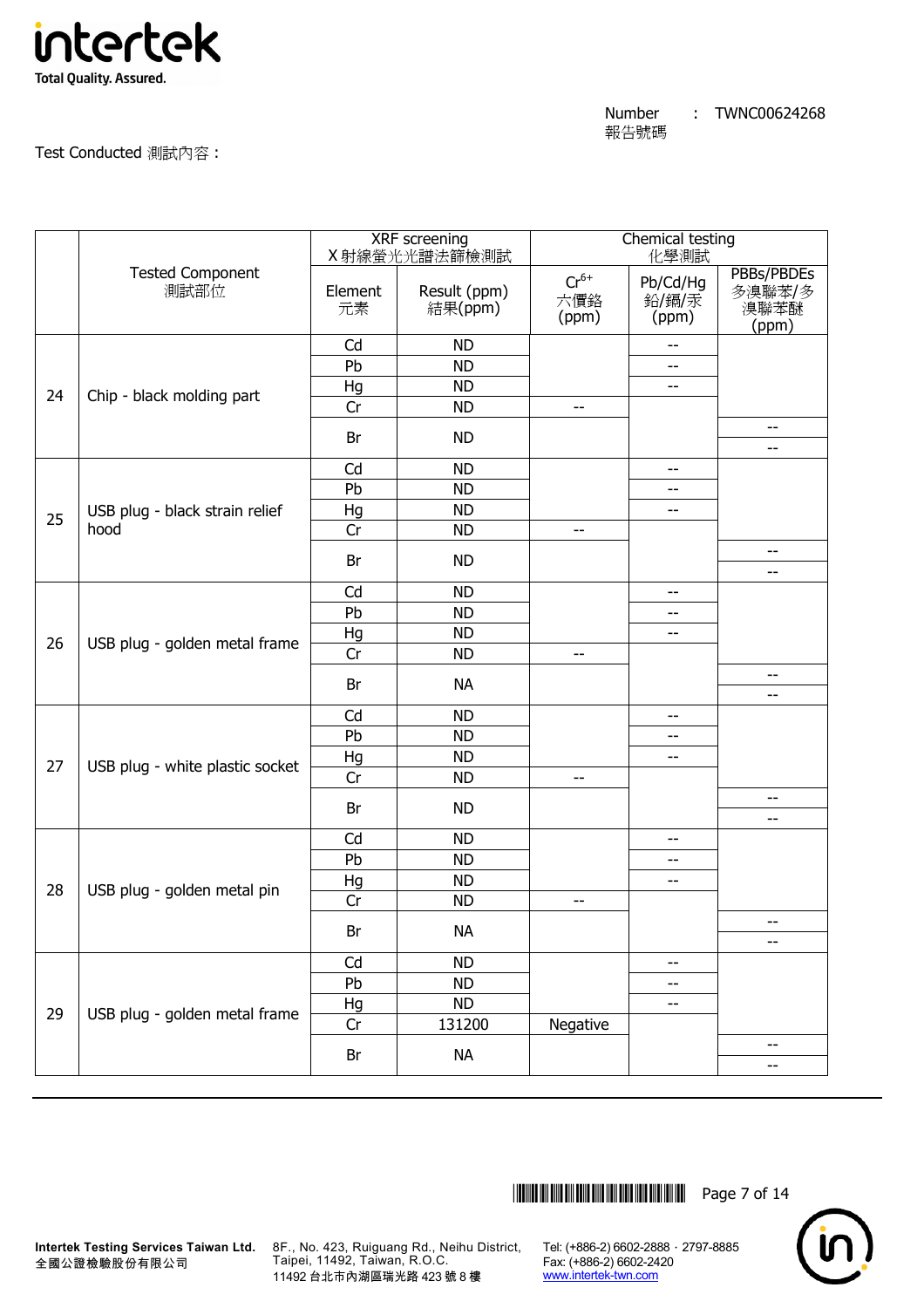

Test Conducted 測試內容 :

|    |                                 | <b>XRF</b> screening<br>X射線螢光光譜法篩檢測試 |                         | Chemical testing<br>化學測試  |                            |                                       |
|----|---------------------------------|--------------------------------------|-------------------------|---------------------------|----------------------------|---------------------------------------|
|    | <b>Tested Component</b><br>測試部位 | Element<br>元素                        | Result (ppm)<br>結果(ppm) | $Cr^{6+}$<br>六價鉻<br>(ppm) | Pb/Cd/Hg<br>鉛/鎘/汞<br>(ppm) | PBBs/PBDEs<br>多溴聯苯/多<br>溴聯苯醚<br>(ppm) |
|    |                                 | Cd                                   | <b>ND</b>               |                           | $-$                        |                                       |
|    |                                 | Pb                                   | <b>ND</b>               |                           | $-$                        |                                       |
| 30 | USB plug - blackish grey        | Hg                                   | <b>ND</b>               |                           | --                         |                                       |
|    | plastic socket                  | Cr                                   | <b>ND</b>               | $\overline{\phantom{m}}$  |                            |                                       |
|    |                                 | Br                                   | <b>ND</b>               |                           |                            | --<br>--                              |
|    |                                 | Cd                                   | <b>ND</b>               |                           | $-$                        |                                       |
|    |                                 | Pb                                   | <b>ND</b>               |                           | --                         |                                       |
|    |                                 | Hg                                   | <b>ND</b>               |                           | $-$                        |                                       |
| 31 | USB plug - golden metal pin     | Cr                                   | <b>ND</b>               | --                        |                            |                                       |
|    |                                 | Br                                   | <b>NA</b>               |                           |                            | --                                    |
|    |                                 | Cd                                   | <b>ND</b>               |                           | $-$                        | $-$                                   |
|    |                                 | Pb                                   | <b>ND</b>               |                           | $\overline{\phantom{m}}$   |                                       |
|    |                                 | Hg                                   | <b>ND</b>               |                           | $-$                        |                                       |
| 32 | White cable jacket              | Cr                                   | <b>ND</b>               | --                        |                            |                                       |
|    |                                 |                                      |                         |                           |                            | --                                    |
|    |                                 | Br                                   | <b>ND</b>               |                           |                            | --                                    |
|    |                                 | Cd                                   | <b>ND</b>               |                           | $-$                        |                                       |
|    |                                 | Pb                                   | <b>ND</b>               |                           | --                         |                                       |
|    |                                 | Hg                                   | <b>ND</b>               |                           | --                         |                                       |
| 33 | Green cable jacket              | Cr                                   | <b>ND</b>               | --                        |                            |                                       |
|    |                                 | Br                                   | <b>ND</b>               |                           |                            | $- -$                                 |
|    |                                 | Cd                                   | <b>ND</b>               |                           | $\overline{\phantom{m}}$   | --                                    |
|    |                                 | Pb                                   | <b>ND</b>               |                           | $-$                        |                                       |
|    |                                 | Hg                                   | <b>ND</b>               |                           | $-$                        |                                       |
| 34 | Red cable jacket                | Cr                                   | <b>ND</b>               | --                        |                            |                                       |
|    |                                 |                                      |                         |                           |                            | --                                    |
|    |                                 | Br                                   | <b>ND</b>               |                           |                            | --                                    |
|    |                                 | Cd                                   | <b>ND</b>               |                           | $\overline{\phantom{a}}$   |                                       |
|    |                                 | Pb                                   | <b>ND</b>               |                           | --                         |                                       |
| 35 | Black cable jacket              | Hg                                   | <b>ND</b>               |                           | $-$                        |                                       |
|    |                                 | Cr                                   | <b>ND</b>               | --                        |                            |                                       |
|    |                                 | $\mathsf{Br}$                        | <b>ND</b>               |                           |                            | --<br>--                              |



8F., No. 423, Ruiguang Rd., Neihu District, Taipei, 11492, Taiwan, R.O.C. 11492 台北市內湖區瑞光路 423 號 8 樓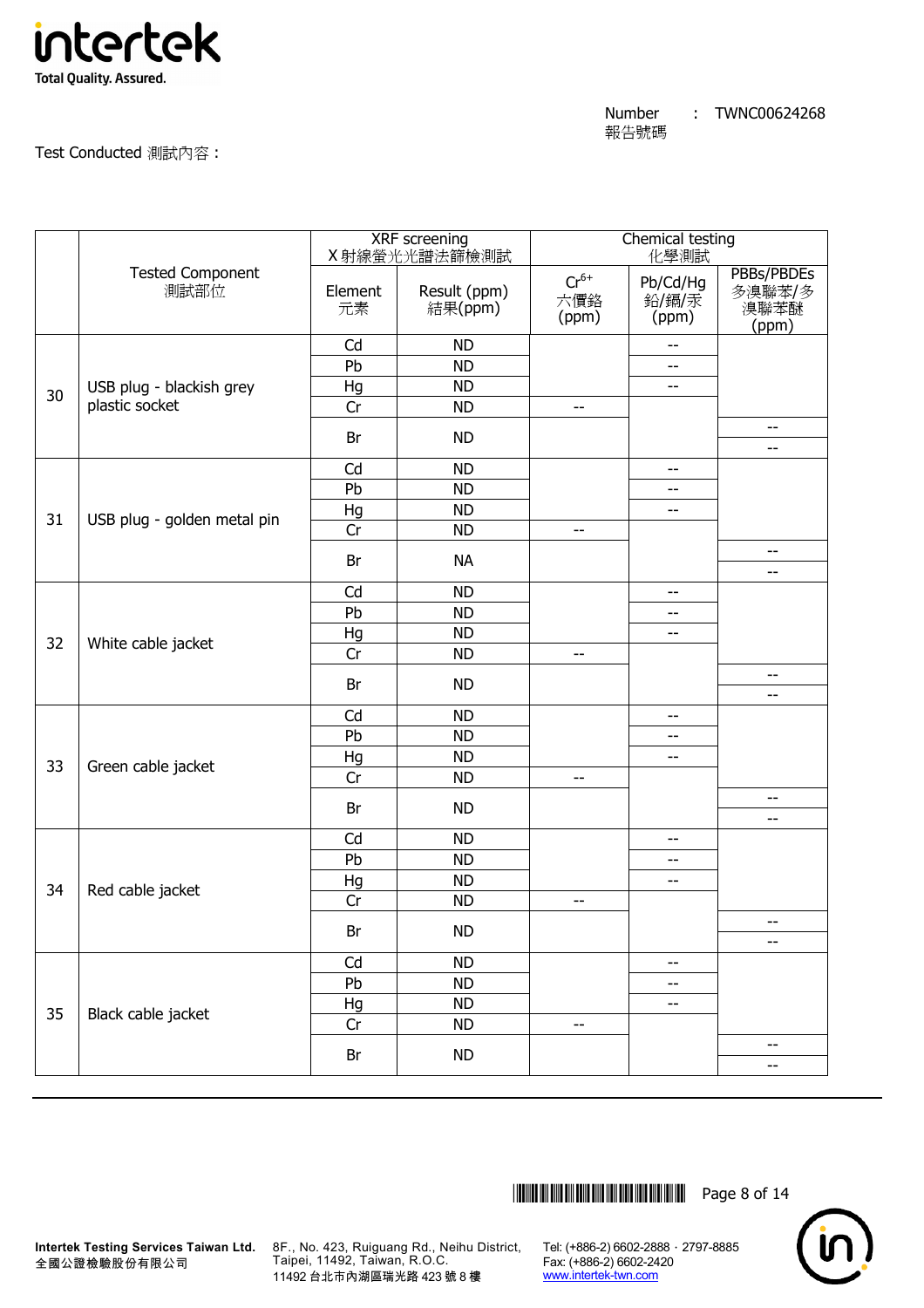

| Number | TWNC00624268 |
|--------|--------------|
| 報告號碼   |              |

|    |                                 | XRF screening<br>X射線螢光光譜法篩檢測試 |                         | Chemical testing<br>化學測試  |                            |                                       |
|----|---------------------------------|-------------------------------|-------------------------|---------------------------|----------------------------|---------------------------------------|
|    | <b>Tested Component</b><br>測試部位 | Element<br>元素                 | Result (ppm)<br>結果(ppm) | $Cr^{6+}$<br>六價鉻<br>(ppm) | Pb/Cd/Hg<br>鉛/鎘/汞<br>(ppm) | PBBs/PBDEs<br>多溴聯苯/多<br>溴聯苯醚<br>(ppm) |
|    |                                 | Cd                            | <b>ND</b>               |                           | --                         |                                       |
|    |                                 | Pb                            | <b>ND</b>               |                           | --                         |                                       |
| 36 | Silvery metal wire              | Hg                            | <b>ND</b>               |                           | --                         |                                       |
|    |                                 | Cr                            | <b>ND</b>               | $-$                       |                            |                                       |
|    |                                 | Br                            | <b>NA</b>               |                           |                            | $-$<br>--                             |
|    |                                 | Cd                            | <b>ND</b>               |                           | $- -$                      |                                       |
|    |                                 | Pb                            | <b>ND</b>               |                           | --                         |                                       |
| 37 | Coppery metal wire              | Hg                            | <b>ND</b>               |                           | --                         |                                       |
|    |                                 | Cr                            | <b>ND</b>               | $- -$                     |                            |                                       |
|    |                                 | Br                            | <b>NA</b>               |                           |                            | --                                    |
|    |                                 |                               |                         |                           |                            | $\overline{\phantom{a}}$              |
|    |                                 | Cd                            | <b>ND</b>               |                           | $- -$                      |                                       |
|    |                                 | Pb                            | <b>ND</b>               |                           | --                         |                                       |
| 38 | Black cable insulator           | Hg                            | <b>ND</b>               |                           | $-$                        |                                       |
|    |                                 | Cr                            | <b>ND</b>               | $-$                       |                            |                                       |
|    |                                 | Br                            | <b>ND</b>               |                           |                            | --                                    |
|    |                                 |                               |                         |                           |                            | --                                    |

Remarks: 備註

ppm = Parts per million = mg/kg

百萬分之一 = 毫克/公斤

ND = Not detected and pass, the screened sample is found to be under detection limit of table II. 未檢測出且合格, 測試部位的結果低於表格 II 中的偵測極限

 $NA$  = Not applicable

不適用

= Not tested 未檢測

Negative  $=$  A negative test result indicated positive observation was not found at the time of test. When the spot test showed a negative result, the boiling water extraction procedure shall be used to verify the result. A negative test result indicated positive observation was not found at the time of test.

此陰性結果顯示樣品在分析過程中無發現任何陽性現象的存在。若點測試的結果為陰性, 應以沸水萃取法查證結果。

- As per applicant's request, the Chromium VI ( $Cr<sup>6+</sup>$ ) content of metal material was conducted spot test only.
- 依據客戶要求,金屬材質的部位僅以點測試測量六價鉻含量。
- PCB assembly was ground and randomly selected for test.
- 印刷電路板經粉碎及隨機均勻取樣後進行測試。

 $#$  = As claimed by the declaration submitted by the client, the tested component was within the scope of RoHS (2011/65/EU-7(c)-I) exemption: Electrical and electronic components containing lead in a glass or ceramic other than dielectric ceramic in capacitors, e.g. piezoelectronic devices, or in a glass or ceramic matrix compound.

.<br>依據客戶出具之材質確認書,此測試部位符合 RoHS 指令(2011/65/EU-7(c)-I)之排除項目: 電 氣電子設備的玻璃或陶瓷(電容中絕緣陶瓷除外)或玻璃或陶瓷混合物中的鉛(例如:壓電 陶瓷器件)。



**Intertek Testing Services Taiwan Ltd.** 全國公證檢驗股份有限公司

8F., No. 423, Ruiguang Rd., Neihu District, Taipei, 11492, Taiwan, R.O.C. 11492 台北市內湖區瑞光路 423 號 8 樓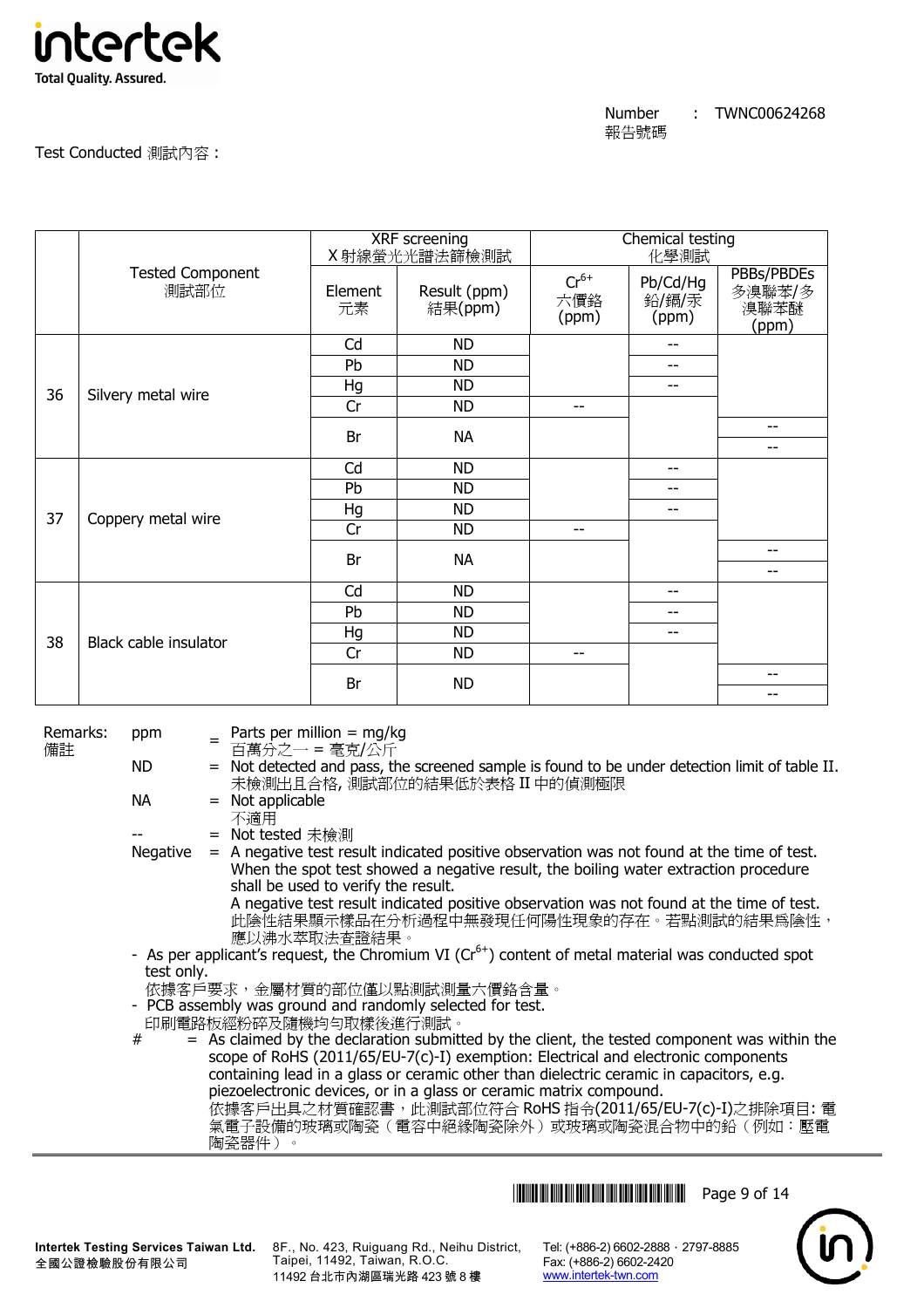

Test Conducted 測試內容 :

Responsibility of Chemist 分析人員 : Pelny Hsiao/ Vita Fu

| Date Sample Received 樣品收件日期 | : Jul 31, 2017               |
|-----------------------------|------------------------------|
| Test Period 樣品測試期間          | Jul 31, 2017 to Aug 17, 2017 |

Table I: XRF screening limits in mg/kg for regulated elements in various materials. 表格 I: X 射線螢光光譜法在不同材質中對不同元素的篩檢極限(mg/kg)

| Element | <b>Polymer Materials</b>       | <b>Metallic Materials</b>      | <b>Composite Materials</b>     |
|---------|--------------------------------|--------------------------------|--------------------------------|
| 元素      | 聚合物材質                          | 金屬材質                           | 複合性材質                          |
| 鎘 (Cd)  | $BL \le 70 < X < 130 \le OL$   | $BL \le 70 < X < 130 \le OL$   | $BL \le 70 < X < 150 \le OL$   |
| 鉛(Pb)   | $BL \le 700 < X < 1300 \le OL$ | $BL \le 700 < X < 1300 \le OL$ | $BL \le 500 < X < 1500 \le OL$ |
| 汞 (Hg)  | $BL \le 700 < X < 1300 \le OL$ | $BL \le 700 < X < 1300 \le OL$ | $BL \le 500 < X < 1500 \le OL$ |
| 銘 (Cr)  | $BL \le 700 < X$               | $BL \le 700 < X$               | $BL \le 500 < X$               |
| 溴(Br)   | $BL \leq 300 < X$              | Not Applicable<br>不適用          | $BL \le 250 < X$               |

| Remarks:<br>備註 | $mq/kg =$ |     | Milligram per kilogram $=$ ppm<br>百萬分之一 = 毫克/公斤 |
|----------------|-----------|-----|-------------------------------------------------|
|                | BL        | $=$ | <b>Below Limit</b><br>低於極限                      |
|                | X         | $=$ | Inconclusive result<br>不確定的結果                   |
|                | ΩL        | $=$ | Over Limit<br>高於極限                              |

Table II: Estimated detection limits in mg/kg for regulated elements in various matrices.

表格 II:不同元素在不同材質中的偵測極限(/mg/kg)

| Element | <b>Polymer Materials</b> | <b>Metallic Materials</b> | <b>Composite Materials</b> |
|---------|--------------------------|---------------------------|----------------------------|
| 元素      | 聚合物材質                    | 金屬材質                      | 複合性材質                      |
| 鎘 (Cd)  | 50                       | 70                        | 70                         |
| 鉛(Pb)   | 100                      | 200                       | 200                        |
| 汞(Hg)   | 100                      | 200                       | 200                        |
| 銘 (Cr)  | 100                      | 200                       | 200                        |
| 溴(Br)   | 200                      | Not Applicable<br>不適用     | 200                        |



**Intertek Testing Services Taiwan Ltd.** 全國公證檢驗股份有限公司

8F., No. 423, Ruiguang Rd., Neihu District, Taipei, 11492, Taiwan, R.O.C. 11492 台北市內湖區瑞光路 423 號 8 樓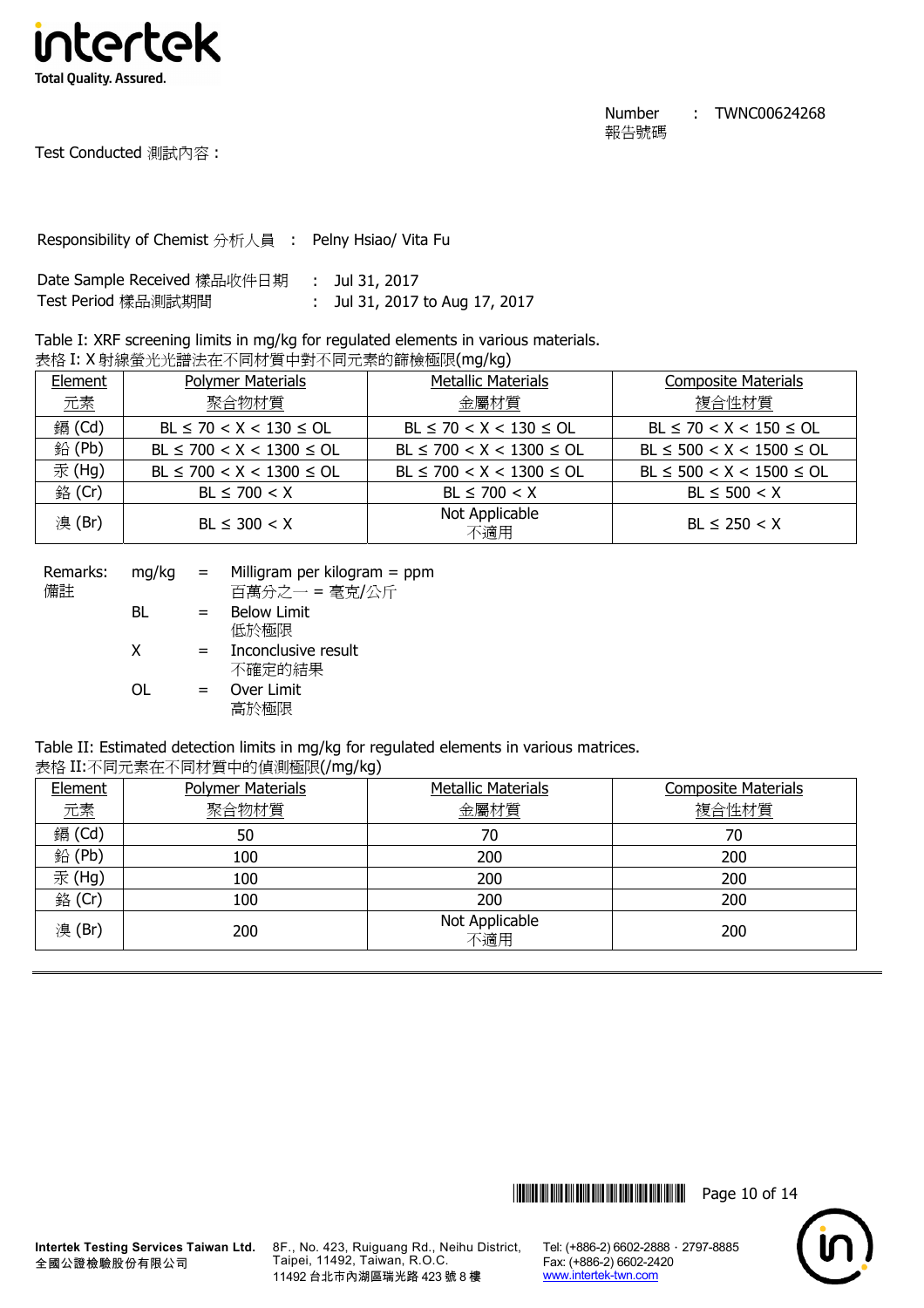

Number 報告號碼 : TWNC00624268

Disclaimers:

聲明

The numerical test data of this XRF screening report is for reference purposes only due to the data variation incurred from various factors as described in next paragraph. The applicant shall make its/his/her own judgment as to whether the information provided in this XRF screening report is sufficient for its/his/her purposes.

此 XRF 篩檢報告僅作為參考之用,因測試結果會受到多種因素的影響,細節於下個段落中說明。 申請者應自行評估本報告中所提供的資訊是否符合其申請目的。

The results shown in this XRF screening report will differ based on various factors, including but not limited to, the sample size, thickness, area, surface flatness, equipment parameters and matrix effect (e.g. plastic, rubber, metal, glass, ceramic etc.). Further wet chemical pre-treatment with relevant chemical equipment analysis are required to obtain quantitative data.

X 射線螢光光譜法篩檢的結果會受到很多因素影響,包含但不限於樣品的大小,厚度,面積,表面平整度,設備參數,與基質效應 (舉例:塑膠,橡膠,金屬,陶瓷等), 需要進一步的化學前處理及相對應的化學分析設備以得到定量的數據。

| Test Item                                                            | <b>Test Method</b>                                                                                                                                                                                                      | <b>Reporting Limit</b> |
|----------------------------------------------------------------------|-------------------------------------------------------------------------------------------------------------------------------------------------------------------------------------------------------------------------|------------------------|
| 測試項目                                                                 | 測試方法                                                                                                                                                                                                                    | 報告極限                   |
| Cadmium (Cd) Content<br>鎘含量                                          | With reference to IEC 62321-5: 2013, by microwave or acid<br>digestion and determined by ICP-OES.<br>參考 IEC 62321-5: 2013, 以微波或酸液消化法消化樣品並用<br>感應耦合電漿原子發射光譜儀分析。                                                          | 2 ppm                  |
| Lead (Pb) Content<br> 鉛含量                                            | With reference to IEC 62321-5: 2013, by microwave or acid<br>digestion and determined by ICP-OES.<br>參考 IEC 62321-5: 2013, 以微波或酸液消化法消化樣品並用<br>感應耦合電漿原子發射光譜儀分析。                                                          | 2 ppm                  |
| Mercury (Hg) Content<br>汞含量                                          | With reference to IEC 62321-4:2013+AMD1:2017, by<br>microwave or acid digestion and determined by ICP-OES.<br>參考 IEC 62321-4:2013+AMD1:2017, 以微波或酸液消化法消<br>化樣品並用感應耦合電漿原子發射光譜儀分析。                                        | 2 ppm                  |
| Chromium VI (Cr <sup>6+</sup> ) Content<br>六價鉻含量<br>(for non-metal)  | With reference to IEC 62321: 2008, by alkaline digestion and<br>determined by UV-Vis Spectrophotometer.<br>參考 IEC 62321:2008, 以鹼液消化並用紫外光-可見光分光光<br>度計分析。                                                                | 1 ppm                  |
| Chromium VI (Cr <sup>6+</sup> ) Content<br>六價鉻含量<br>(for metal)      | With reference to IEC 62321: 2008, by spot test.<br>參考 IEC 62321:2008 第一版附錄 B, 以點測試法分析。                                                                                                                                 | 1 ppm                  |
| Polybrominated Biphenyls (PBBs) confirmation when necessary.<br>多溴聯苯 | With reference to IEC 62321-6: 2015, by solvent extraction<br>and determined by GC-MS and further HPLC-DAD<br>參考 IEC 62321-6: 2015, 以溶劑萃取並用氣相層析質譜儀分<br>析,必要時會以高效液相層析儀光二極體陣列偵測儀進行確<br>認。                                 | 5 ppm                  |
| Polybrominated Diphenyl Ethers<br>(PBDEs) 多溴聯苯醚                      | With reference to IEC 62321-6: 2015, by solvent extraction<br>and determined by GC-MS and further HPLC-DAD<br>confirmation when necessary.<br>參考 IEC 62321-6: 2015, 以溶劑萃取並用氣相層析質譜儀分<br>析,必要時會以高效液相層析儀光二極體陣列偵測儀進行確<br>認。 | 5 ppm                  |

Chemical Test Method 化學測試方法

Remark : Reporting Limit = Quantitation limit of analyte in sample 測試樣品之定量偵測極限 備註

**THEFT READERS THE READERS THE READER IN 1999** 

8F., No. 423, Ruiguang Rd., Neihu District, Taipei, 11492, Taiwan, R.O.C. 11492 台北市內湖區瑞光路 423 號 8 樓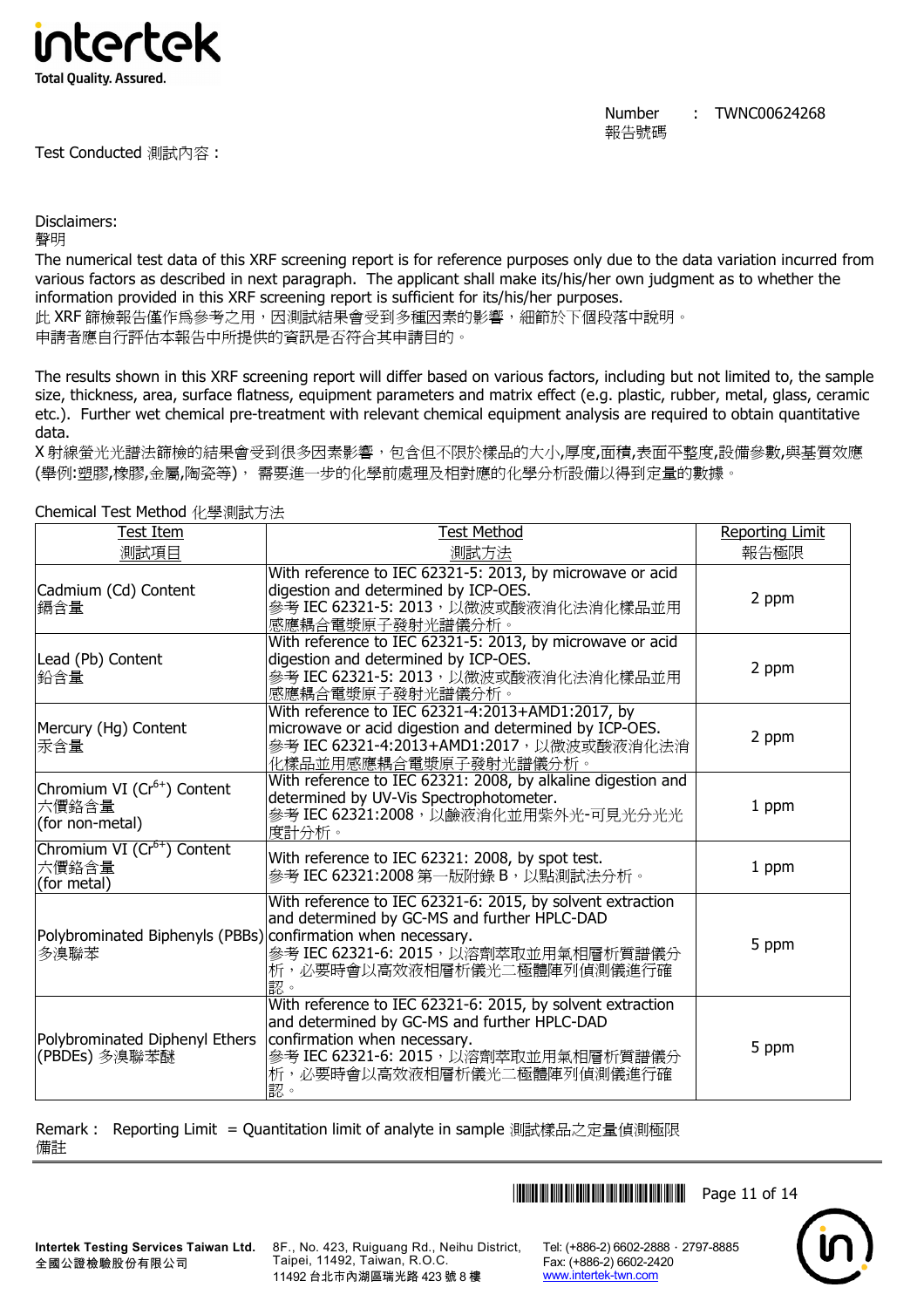

Test Conducted 測試內容 :

### RoHS Limit RoHS 限值

| Restricted Substances 限用物質                    | Limits 限值         |
|-----------------------------------------------|-------------------|
| Cadmium (Cd) content 鎘含量                      | $0.01\%$ (100ppm) |
| Lead (Pb) content 鉛含量                         | $0.1\%$ (1000ppm) |
| Mercury (Hg) content 汞含量                      | $0.1\%$ (1000ppm) |
| Chromium VI (Cr <sup>6+</sup> ) content 六價鉻含量 | $0.1\%$ (1000ppm) |
| Polybrominated Biphenyls (PBBs) 多溴聯苯          | $0.1\%$ (1000ppm) |
| Polybrominated Diphenyl Ethers (PBDEs) 多溴聯苯醚  | $0.1\%$ (1000ppm) |

The limits were quoted from Annex II of 2011/65/EU for homogeneous material.

本限值是依據歐盟指令 2011/65/EU 附錄二針對均質材質所訂定。





8F., No. 423, Ruiguang Rd., Neihu District, Taipei, 11492, Taiwan, R.O.C. 11492 台北市內湖區瑞光路 423 號 8 樓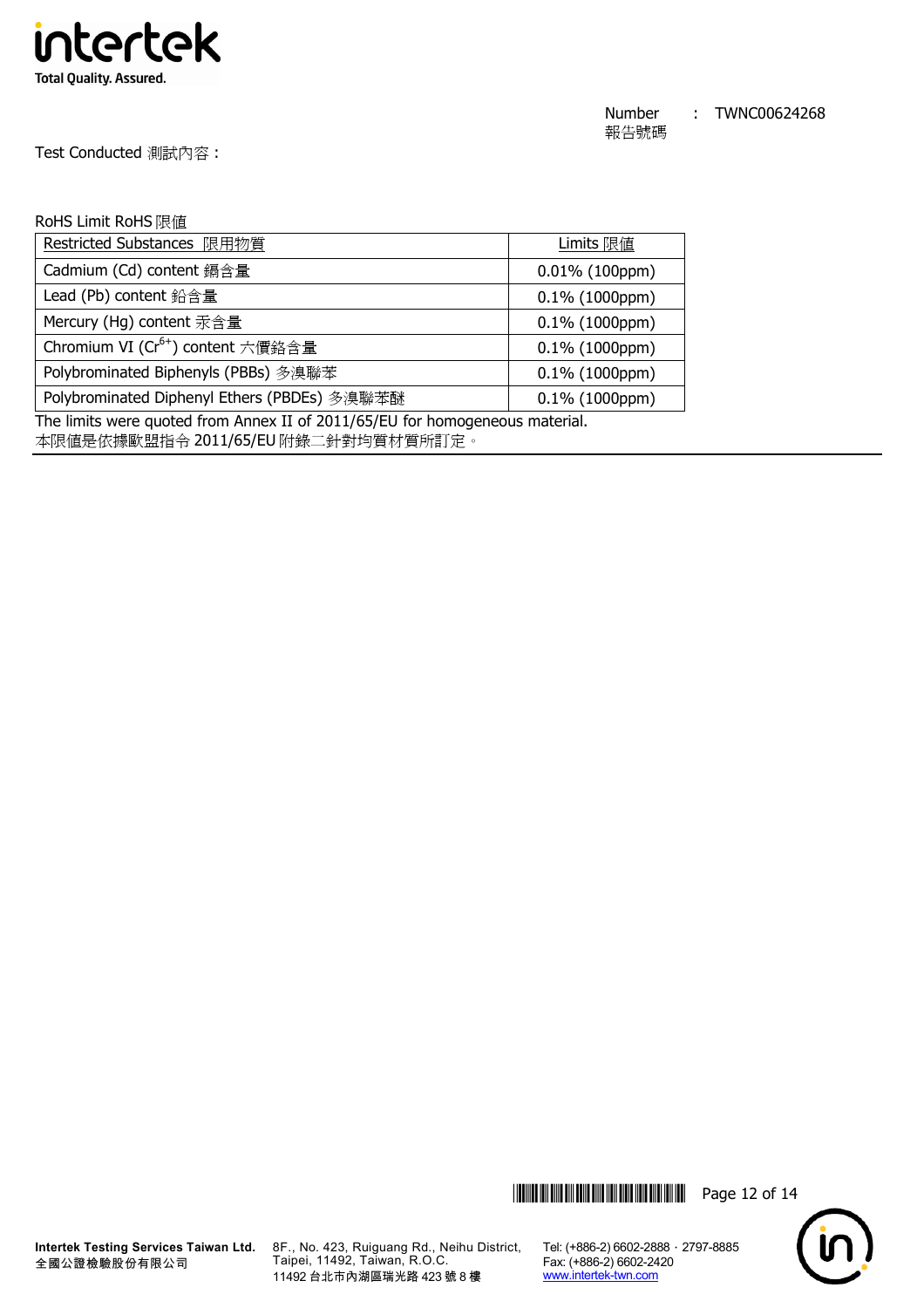







\*THJ0624268\* Page 13 of 14

**Intertek Testing Services Taiwan Ltd.** 全國公證檢驗股份有限公司

8F., No. 423, Ruiguang Rd., Neihu District, Taipei, 11492, Taiwan, R.O.C. 11492 台北市內湖區瑞光路 423 號 8 樓